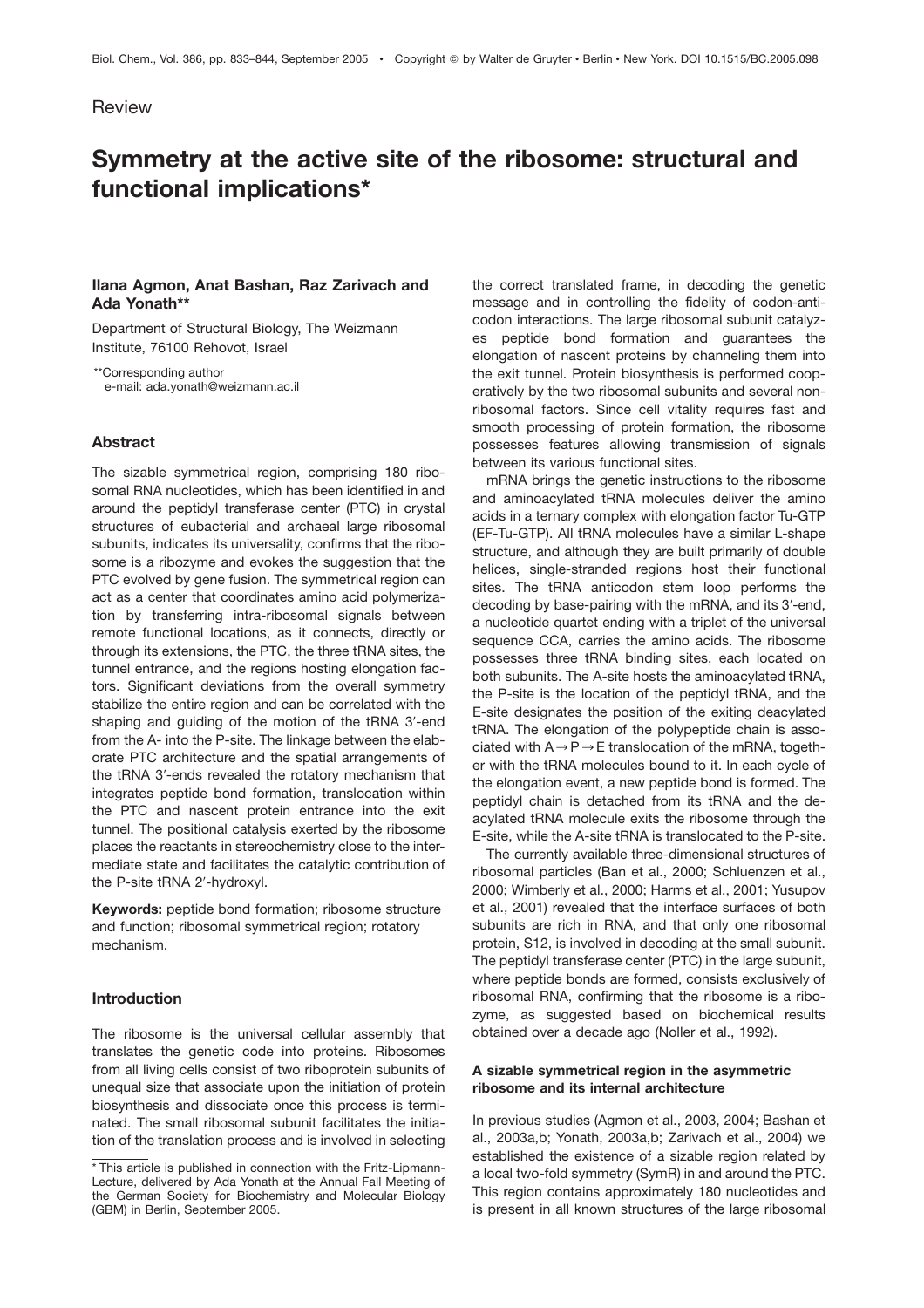

**Figure 1** The symmetrical region in the structure of the large ribosomal subunit.

(A) Overlap of the backbone fold of D50S (PDB 1NKW), H50S (PDB 1JJ2) and T70S (PDB 1GIY). (B) The location of the SymR (Aregion in blue, P-region in green), three of its non-symmetrical extensions (in cyan) and the two-fold symmetry axis (in red) within the large ribosomal subunit of D50S (represented by the backbones of its 23S and 5S RNA chains, shown as gray ribbons). The two orange arrows indicate the approximate directions of the incoming A-site and E-site tRNA (A and E, respectively). (C) The inner part of the SymR. Shown are nucleotides within 15 A˚ from the two-fold symmetry axis, marked by a red circle. Related elements are identically colored. The rear wall is situated between the A- and the P-loop, opposite to A2602. Upper PTC rims constructed of the A-, P-loops (in green) and of the inner strands of helix H89, helix H93 (in cyan) distinctly obey the symmetry. The C-loop segments H74–89 and H90–93 (in purple) and the mismatch zone (shown, except from C2573, by its backbone colored in yellow) show less symmetry conservation. (D) The secondary structure scheme of the SymR derived from the D50S crystal structure (Harms et al., 2001), drawn in a manner that exhibits the two-fold symmetry of the region (*E. coli* and D50S numbering in gray and red, respectively). Note that the symmetry relates helix H74 to helix H90, the three base pairs at the beginning of helices H75 and H91, helix H80 to helix H92, about half of helix H89 to helix H93, and the loops between the helices. In the C-loop it relates H74–89 to H90–93, and H89–H90P (part of H89–90 that belongs to the P-region, as defined in Figure 2) to H93–73. H73–74, however, is displaced due to the existence of H73 and is not compatible with H89–90A.

subunit (Figure 1A), namely the eubacterium *Deinococcus radiodurans*, D50S, the archaeon *Haloarcula marismortui*, H50S, and their complexes with ligands and substrate analogs (Ban et al., 2000; Nissen et al., 2000; Harms et al., 2001; Hansen et al., 2002; Schmeing et al., 2002; Bashan et al., 2003a), and the complex of the thermopile *T. thermophilus* ribosome, T70S, with three tRNA molecules (Yusupov et al., 2001). The SymR extends far beyond the vicinity of the peptide synthesis location. It interacts, directly or through the extensions of its helices, with features of utmost importance to the ribosome function, such as the two large subunit stalks that serve as the entrance and exit points of A- and E-site tRNA (Figure 1B). The SymR local symmetry axis passes through the peptidyl transferase center, midway between the A- and P-loops (Figure 1C) and is directed into the protein exit tunnel.

The secondary structure scheme of the SymR, derived from the D50S crystal structure (Harms et al., 2001) and modified to exhibit the two-fold symmetry detected at the three-dimensional level, is shown in Figure 1D. This scheme demonstrates that the SymR is composed of RNA helices radiating from the central loop of domain V (C-loop), and can be divided into two sub-regions. The A-region spans from nucleotide G2502 (numbering and nucleotide type used according to the *E. coli* system throughout) to C2610 on the C-loop, and its symmetryrelated P-region ranges from nucleotide A2058 to C2501 on this loop. A list of all the nucleotides of the SymR, their symmetry relations, and information concerning their secondary structure and phylogenetic conservation, is given in Figure 2. This Figure, as well as the structural observations given below, equally corresponds to the structures of D50S and H50S, unless stated otherwise.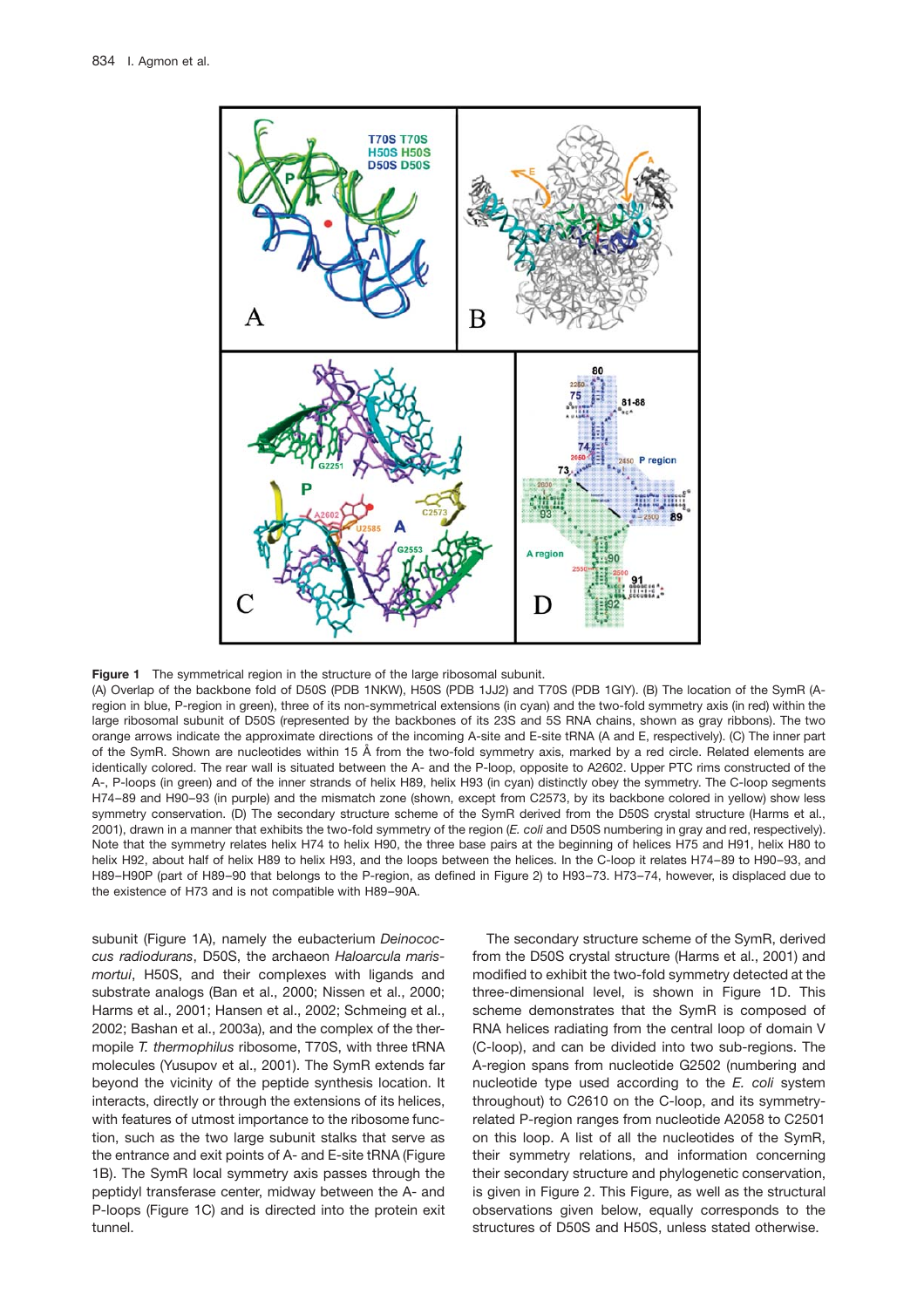

**Figure 2** All SymR nucleotides.

The first and last nucleotides in the region are marked by asterisks. The central vertical line represents the two-fold symmetry axis, relating the A- and P-region nucleotides that lie on the same row. Differences in the number of nucleotides in related structural elements may occasionally lead to an uncertainty of  $\pm$ 1 in the assignment of symmetrical mates, as shown in Figure 2B. Symmetry is obeyed between all related nucleotides unless bulged (indicated by letters in italics), or located at areas where the line symbolizing the two-fold symmetry axis is erased (i.e., between H73–74 and H89–90A in the C-loop and between G2595–2596 from the stem loop of H93, which do not fit C2462–2463 of the H89 stem). Base-paired nucleotides are connected by arrows. The arrows symbolizing base pairs in H75 and its related H91 are vertical because of the H74-H75-H80 junction. Nucleotides that are more than 98% conserved are underlined (Cannone et al., 2002).

To define the quantitative correlation between these two subregions, the D50S A-region was overlapped onto the P-region. The best match, i.e., a minimal root mean square deviation between the overlapping entities, was obtained when the A-region was rotated by  $179.6^{\circ}$ around an axis termed the symmetry axis of the SymR, thus indicating two-fold symmetry. The match between the backbone folds is evident from the superposition of the P-region and the  $180^\circ$ -rotated A-region, as shown in Figure 3A. Conformational compatibility between individual nucleotides and their 180° rotation-related matches (Figure 3B) indicates that the symmetry applies to the RNA backbone fold as well as to nucleotide conformation.

The inner part of the SymR is a conical pocket, with the A- and the P-loops residing on its opposite sides and the polypeptide exit tunnel emerging from its bottom. The wall of this pocket that extends from the A- to the P-site and is located closer to the intersubunit interface is called here the front wall. Together with the opposite wall (the rear wall), it creates an inner void whose upper rims are formed by the A- and P-loops and by the inner strands of helices H89 and H93 (nucleotides U2492–2498, A2600–2606, respectively). Beneath are the C-loop segments H74–89 (namely the loop segment between helices H74 and H89) and H90–93 (namely the loop segment between helices H90 and H93) and several nucleotides from helices H74 and H90, which demonstrate less symmetry than the upper rims (Figure 1C). The bottom of the pocket that forms the tunnel entrance consists of nucleotides from the C-loop segments H73–74 and H89–90A (defined in Figure 2) that do not comply with the two-fold symmetry, indicating that the symmetry ceases to be obeyed at a height corresponding to the tunnel entrance.

The RNA backbones of the A- and P-regions interact with each other only at two locations, both at the tunnel entrance. One is the bond between nucleotides C2501 and G2502, i.e., between H89–90P and H89–90A (the two parts of the loop section between helices H89 and H90, belonging to the P- and A-region, respectively). The other contact, between H73–74 and H93–73, is mediated by helix H73 (Figures 1D and 3C). Nucleotides from the A- and P-regions intermingle at the bottom of the PTC, whereas only sporadic contacts occur between the upper parts of the A- and P-regions. As discussed below and shown in Figure 3C, the number of interactions between the two sides of the A- and P-regions are significantly unbalanced.

#### **The symmetry-related region interacts with major functional sites**

The SymR extends to a distance of approximately 40  $\AA$ from the PTC midpoint (Figure 1B). Its location within the large subunit allows direct or indirect interactions with almost all large ribosomal-subunit components possessing functional relevance and with all the factors involved in the elongation process. The 3'-ends of the A- and PtRNAs bind to the PTC, whereas the 3'-end of the E-site tRNA contacts the neighborhood of nucleotide A2433 at the edge of the SymR in the structure of T70S complexed with three tRNA molecules (Yusupov et al., 2001), but not in the structure of H50S complexed with E-site tRNA (Schmeing et al., 2003). The non-symmetrical extensions radiating from the SymR interact with regions that carry out central roles in the ribosome function. These include the part of the L1 arm that is involved in the release of E-site tRNA from the ribosome, namely helices H76–8 (Figure 1B) that extend from helix H75 of the SymR; the extension comprised of helices H81–H88 that reaches 5S rRNA; helix H89 extension (Figure 1B), whose stemloop nucleotide G2485 interacts with nucleotide C1092 of helix H44, in a region implicated in binding of the ternary complex (Simonson and Lake, 2002) and in GTPase activity (Wimberly et al., 1999; Valle et al., 2002); and H91 extension (Figure 1B), whose stem loop nucleotides A2531 and G2532 interact with nucleotides A2662 and G2663 of the sarcin-ricin loop of H95, which accommodates EF-Tu and EF-G (Hausner et al., 1987; Moazed et al., 1988; Wilson and Noller, 1998; Wriggers et al., 2000; Mohr et al., 2002; Stark et al., 2002).

No direct contact is found between the SymR of D50S and the small subunit 30S, based on docking (Bailey,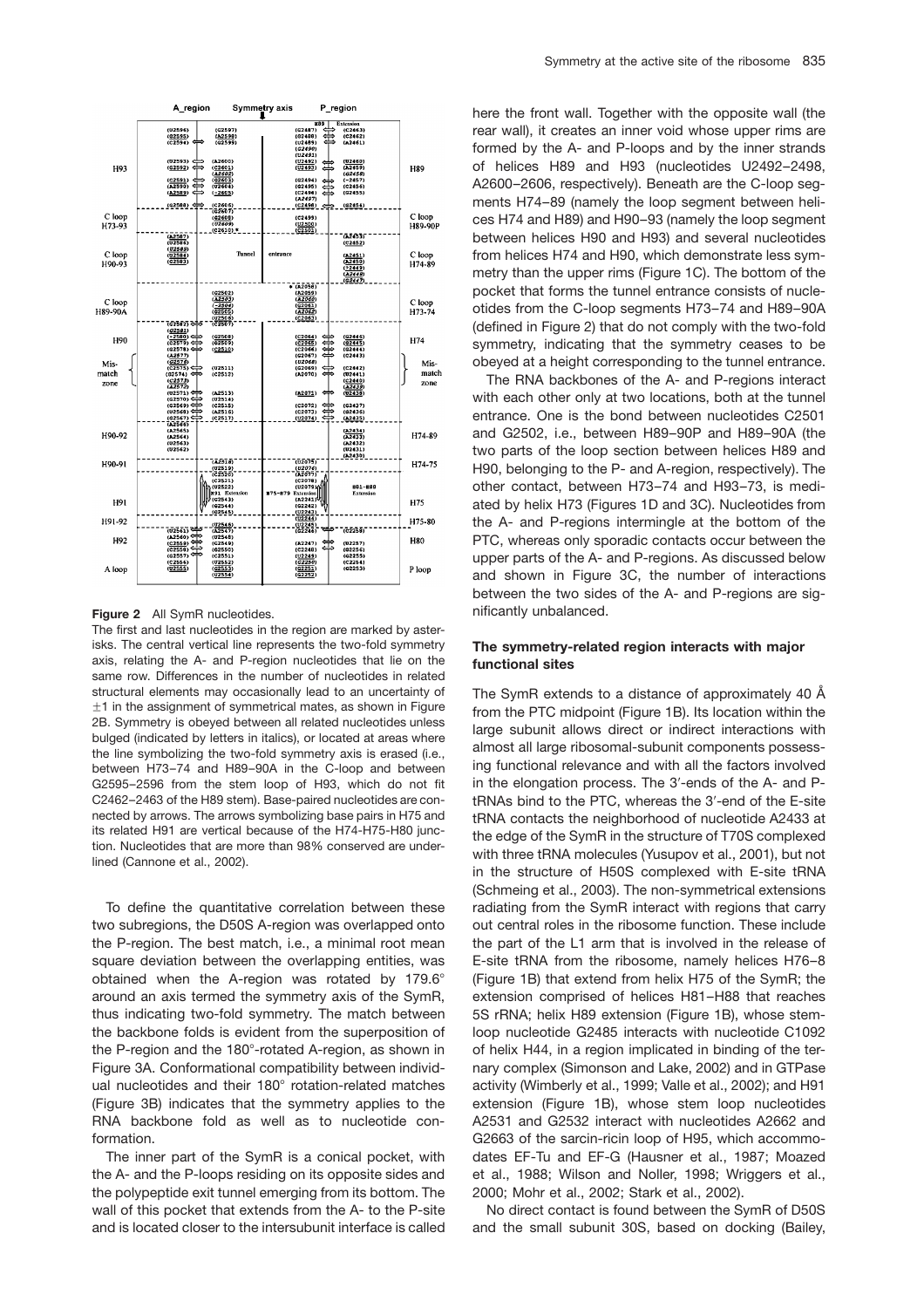

#### **Figure 3** Relationships between the A- and P- regions.

(A) The match between backbone folds of the P-region and of the 180 $^{\circ}$ -rotated A-region, shown by superposition of the two regions. The mismatched zone is indicated by yellow dots. The symmetry operation that relates the A- to the P-region was determined using the program LSQKAB (Bailey, 1994). All 22 base pairs that have symmetry-related mates (Figure 2), forming a subset of the 25 base pairs that compose each of the A- and the P-regions of D50S, were overlapped for both the native structure of D50S (Harms et al., 2001) and for ASM-D50S (Bashan et al., 2003a). The transformation matrix indicated two-fold symmetry, related by an axis termed 'the symmetry axis of the SymR', with direction cosines given by (0.95, 0.08, -0.32). (B) Conformational compatibility between nucleotides of the P-region and of the 180°-rotated A-region: overlap of nucleotides located around the bulged A2602 and their related ones and the overlap between related parts of helices 74 and 90. H74 nucleotide marked by an asterisk (in green) can be related to either one of the two neighboring H90 nucleotides above or below it (in blue), demonstrating a case of uncertainty in assigning symmetry-related nucleotides. (C) Top: a scheme demonstrating the A- to P-region interactions. Yellow and black arrows denote A- to P-region contacts, which involve and do not involve bulged nucleotides, respectively. The lune represents L2, which interacts with both the A- and P-regions. Bottom: the A- to P-region interactions in the structure of D50S (Harms et al., 2001), viewed approximately from the tunnel direction. Note that the backbones of the A- and the P-regions interact at two locations at the tunnel entrance: directly, at the middle of H89–90 loop (the meeting point of the green and blue ribbons), and mediated by H73, for which the position of the first base pair is marked by asterisks. Most of the RNA is represented by its backbone, but the nucleotides involved in interactions between the upper rims of the A- and P-regions are fully shown. Note the differences between the two sides. On the SymR right-hand side, two contacts are formed between bulged nucleotides (marked by  $r, Ir$ ). In contrast, one such contact (II) and a large connectivity network of non-bulged nucleotides (marked by II*l*) exist on the left side. Protein L2 interacts with both regions at the far left-hand side. (D) The interactions of protein L36 (in magenta, the yellow circle denotes the Zn position) with the nonsymmetrical extensions H89 and H91 (in gold) of the SymR (A-region in blue, P-region in green).

1994) the T70S structure (Yusupov et al., 2001). Signal transmission between the SymR and the small subunit can be mediated by several features, including the intersubunit bridges (Yusupov et al., 2001). These include helix H68 (bridge B7a) and helix H71 (bridge B3), the loop segments H69-71 and H67-71, protein L2 (bridge B7b), which was previously suggested to serve as a relay between the small subunit and the catalytic center in the large one (Uhlein et al., 1998), protein L14 (bridge B8), and A- and P-site tRNAs.

The loop segments H69–71 and H67–71 can also communicate between helix H69, the major component of the B2a bridge that reaches the vicinity of the decoding center in the small subunit and the SymR (Yusupov et al., 2001). Thus, the spatial organization of this region seems to enable transmission of signals between these remote locations on the ribosome (Agmon et al., 2003). The outer SymR shell interacts, directly or through its extensions, with all the substrates and factors involved in the elongation stage, while its inner part hosts the pep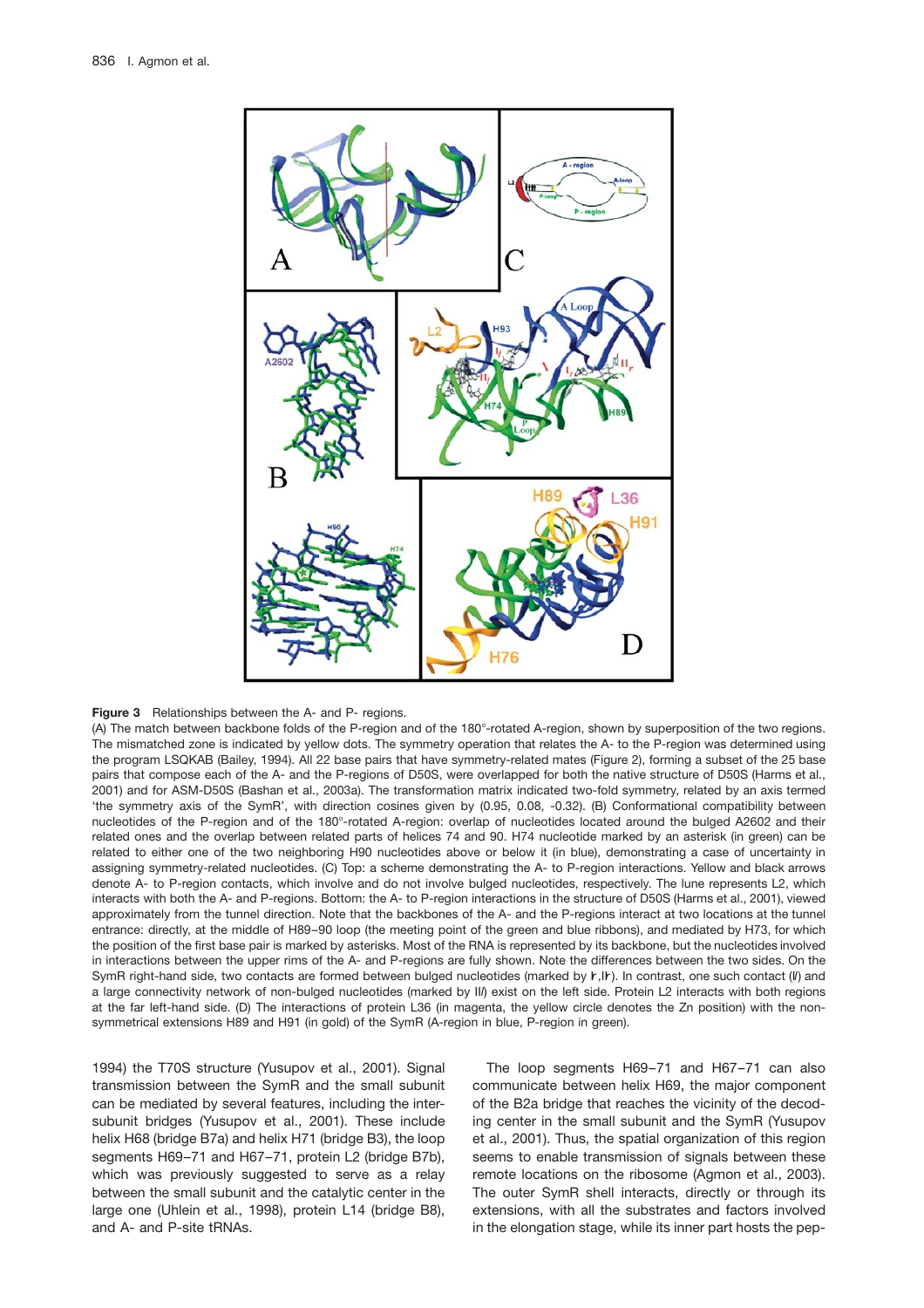tide bond formation site and the entrance to the exit tunnel. Hence, it is likely that the SymR functions as the center of coordination for protein biosynthesis, a process depending on synchronization between many factors and ribosomal components. The finding of a symmetry-related region around the ribosomal active site in two of the three kingdoms of life, i.e., in bacteria and archaea, is consistent with the universality of the protein biosynthesis process.

A symmetrical arrangement of the PTC allows the reactants involved in peptide bond formation to be positioned in favorable stereochemistry, namely facing each other. This, together with the requirement to provide the two chemically equivalent 3'-ends at the A- and P-sites with two comparable supportive environments, justifies the existence of a region related by two-fold symmetry. In accordance with the suggestion that the symmetry serves the accommodation of the tRNA termini, it terminates below the 3'-ends, i.e., at the tunnel entrance.

#### **Proteins at the rims of the symmetrical region**

No proteins are present in the SymR of the D50S structure, but proteins L2, L3, L14, L16 and L31 embrace the region from its exterior. In H50S, L10e replaces L16 and the contacts of L31 with the SymR in D50S are replaced by interactions with two H50S proteins – L15e and L44e (Harms et al., 2001). The contacts made by the SymR with L4, L13, L27 and L32 exist solely in the D50S structure, whereas only in the H50S structure do the N-terminus residues of L3, penetrating towards the A-loop (Klein et al., 2004), interact with the SymR. Interestingly, L2 is the only protein that interacts with both the A- and P-regions. Its contacts with the P-region in the D50S structure, taking place via residues 228 and 229. The latter was shown to be essential for processing of peptidyl transferase activity (Cooperman et al., 1995), namely for elongation of the nascent chain, although the entire protein is not required for the formation of a single peptide bond (Nitta et al., 1998).

Involvement in peptidyl transferase activity can also be attributed to protein L36, which in D50S is situated in the middle of four parallel helices: H42, H97 and the nonsymmetrical extensions of helices H89 and H91. Each of the four helices surrounding L36 is directly interconnected with its two neighboring helices. Nevertheless, L36 interactions with all of them can further glue the helices together. Three of these helices, H42, H89 and H91, interact via helices H44 and H95 with the binding sites of the elongation factors. Hence it is conceivable that this region is involved in chaining information about factor binding through helices H89 and H91 (Figure 3d) into the PTC, presumably for triggering the conformational alterations required for different steps of protein biosynthesis. The availability of alternative routes for signaling and of alternative means for conformation preservation, through the non-symmetrical extensions of the SymR, may account for the absence of L36 in some species, such as *H. marismortui.*

# **Breaking of the two-fold symmetry**

Whereas the overall spatial organization of the SymR complies with the two-fold symmetry (Figure 3A,B), there is no overall sequence identity between related nucleotides in the A- and P-regions. Moreover, a considerable proportion of the nucleotides within the region exhibits significant diversion from the symmetry, occurring at several levels.

# **Symmetry breaking at the nucleotide conformation level**

The SymR contains more than 20 bulged nucleotides, some of them sticking out from helices and others from loops. Bulged nucleotides do not overlap significantly with their neighboring nucleotides (Figure 3B) and can therefore possess considerable flexibility. No bulged nucleotide in the SymR obeys the symmetry, in contrast to the pronounced symmetry preservation among the non-bulged nucleotides. In a few cases the bulged nucleotide has a two-fold related mate with a completely different conformation, but mostly they have no mates (Figure 2). In addition, bulged nucleotides tend to locally disrupt the fold and conformation of their neighboring nucleotides. An example is a 'mismatch zone' in helix H74 and its related helix H90, defined in Figure 2, which contains a large number of bulged nucleotides, causing a twist in the backbone fold and altering the kink direction (Figures 1C and 3A). These observations characterize nucleotide bulging as a major cause of symmetry breaking in the SymR.

The bulged nucleotides in the SymR can be categorized according to their topology (Table 1). The first subgroup includes nucleotides that stick outwards and interact with the other features of the ribosome. Some of these nucleotides, such as G2250, may be involved in stabilizing specific areas of the SymR. Others may contribute to the communication pathways between the inner part of the SymR, where the peptide bond is being formed, and the ribosome periphery, involved in the accommodation and release of the factors. The second subgroup in Table 1 contains nucleotides that bulge inwards the SymR bulk. Most of these nucleotides seem to participate in internal stabilization of the SymR, either by forming base pairs and stacking interactions to proximal, albeit sequentially remote nucleotides within the region, or by forming contacts between the A- and the P-regions at the upper and bottom edges of the PTC. The third and seemingly most important subgroup consists of bulged nucleotides that interact with the substrates and product of peptide synthesis, i.e., with the tRNA 3'-ends and the nascent peptide. A detailed description of the presumed task of each nucleotide in this group is given below, while discussing the rotatory mechanism.

# **Symmetry breaking in the network of A- to P-region contacts**

As indicated above, the backbones of the A- and Pregions are directly bonded at only two points, both at the tunnel entrance (Figures 1D and 3C). This may confer mobility to the upper rims of the PTC. Hydrogen bonds form additional interconnections (Figure 3C) between the upper parts of the PTC, and although the helices involved in the interactions mostly obey the symmetry, many of the connecting hydrogen bonds do not. This apparent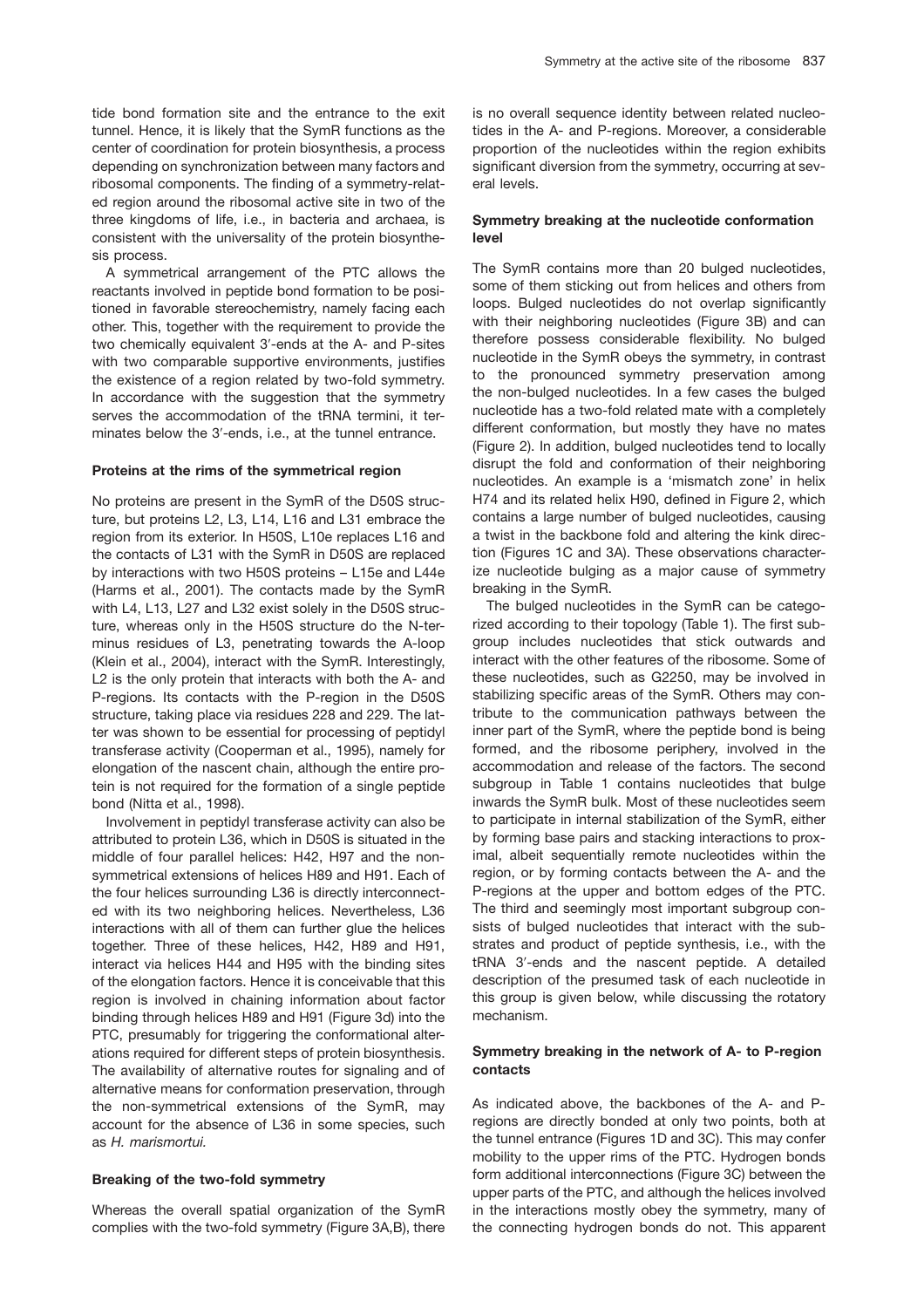| Nucleotide        | Position                            | Conservation (%) <sup>a</sup> | <b>Bulged towards</b>                                                 |
|-------------------|-------------------------------------|-------------------------------|-----------------------------------------------------------------------|
|                   | Bulging outwards of the SymR        |                               |                                                                       |
| A2060             | C loop, H73-74                      | 100                           | H26-46 loop. Also stacked against G2502 (C loop, H89-90A)             |
| G2250             | P loop                              | 97                            | L16 (L10e in H50S) in D50S is involved in ASM remote                  |
|                   |                                     |                               | interactions, suggested to govern accurate substrate positioning      |
|                   |                                     |                               | (Bashan et al., 2003a)                                                |
| A2448             | C loop, H74-89                      | 97                            | H37-38 loop                                                           |
| A2577             | H <sub>90</sub> M <sub>Z</sub>      | 100                           | Nucleotides G2056, A2614 from the two strands of H73 at the           |
|                   |                                     |                               | upper part of the tunnel                                              |
|                   | Forming intra-region contacts       |                               |                                                                       |
| U2068             | H74                                 | 93 <sup>b</sup>               | A2430 (C loop, H74–89), to which it is base-paired                    |
| U2076             | H74-75                              | None                          | U2596 (H93 stem loop), forming an A- to P-region interaction          |
| A2439             | H74                                 | 98                            | Forming through its ribose an A- to P-region, contact with U2586      |
|                   |                                     |                               | (C loop, H90-93)                                                      |
| G2447             | C loop, H74-89                      | 98                            | Stacked between U2500, C2501 (C loop, H89-90P), forming               |
|                   |                                     |                               | (in D50S) a hydrogen bond to U2504 at the bottom of the PTC           |
| G2458             | H89                                 | $80$                          | The core of H89; stacked against G2490                                |
| G2490             | H89                                 | 83                            | The core of H89; stacked against G2458                                |
| U2491             | H89                                 | 93                            | Forming an A- to P-region contact to G2570 (H90) through its ribose   |
| A2497             | H89                                 | 84                            | The phosphates of A2450,1                                             |
| A2503             | C loop,                             | 98                            | Stacked between A2059, G2061 (C loop, H73–74), at the bottom          |
|                   | H89-90A                             |                               | of the PTC                                                            |
| U2504             | C loop,                             | 98                            | Forming an A- to P-region contact with A2572 (H90) through its ribose |
|                   | H89-90A                             |                               |                                                                       |
| A2518             | H90-91                              | 93                            | U2489 (H89), forming an A- to P-region contact (in H50S)              |
| A2572             | <b>H90 MZ</b>                       | 97                            | U2504 (C loop, H89-90A); also forms an A- to P-region contact         |
|                   |                                     |                               | with A2453 (C loop, H74-89) through its ribose                        |
| G2576             | <b>H90 MZ</b>                       | 98                            | Phosphate of U2506                                                    |
| G2581             | H <sub>90</sub>                     | 98                            | Phosphate of U2609                                                    |
|                   |                                     |                               |                                                                       |
|                   | Interacting with the PTC substrates |                               |                                                                       |
| A2062             | C loop, H73-74                      | 97                            | Rotating amino acid (Agmon et al., 2003; Bashan et al., 2003a)        |
| C <sub>2573</sub> | <b>H90 MZ</b>                       | 100                           | Rotating CCA (Agmon et al., 2003; Bashan et al., 2003a)               |
| U2585             | C loop, H90-93                      | 99                            | The PT center. Interacts with tip of A- and P-site tRNA 3'-ends       |
|                   |                                     |                               | (Nissen et al., 2000; Yusupov et al., 2001; Bashan et al., 2003a)     |
|                   |                                     |                               | and the rotating CCA; suggested to anchor the rotating moiety         |
|                   |                                     |                               | (Agmon et al., 2003; Bashan et al., 2003a)                            |
| A2602             | H <sub>93</sub>                     | 99                            | PT center; interacts with A- and P-site tRNA 3'-ends                  |
|                   |                                     |                               | (Nissen et al., 2000; Yusupov et al., 2001; Bashan et al., 2003a)     |
|                   |                                     |                               | and the rotating CCA, in the vicinity of the connection to the tRNA   |
|                   |                                     |                               | acceptor stems; suggested to anchor the rotating moiety, assisting    |
|                   |                                     |                               | passage of the tRNA 3'-end from the A- to the P-site                  |
|                   |                                     |                               | (Agmon et al., 2003; Bashan et al., 2003a)                            |
| U2609             | C loop, H73-93                      | 96                            | The tunnel's upper part; cross-links to the C terminus of the         |
|                   |                                     |                               | elongating peptide (Stade et al., 1995)                               |

|  |  | Table 1 The SymR bulged nucleotides, their phylogenetic conservation and the direction of their bulged bases. |  |
|--|--|---------------------------------------------------------------------------------------------------------------|--|
|  |  |                                                                                                               |  |

a Phylogenetic conservation across three phylogenetic domains and two organelles. Sample consisting of 930 species (Cannone et al., 2002).

**b Missing in more than 10% of the species (Cannone et al., 2002).** 

MZ, mismatch zone.

contradiction results from the involvement of symmetrybreaking elements, such as bulged nucleotides and the stem loop of helix H93 (Figure 2), in the formation of all the upper A- to P-region contacts.

Although the interactions between the A- and Pregions in H50S and D50S (listed in detail in Table 2) are not identical, a common theme is retained (Figure 3C, top). On the right side of the SymR there are only two contacts, both formed by presumably flexible, bulged nucleotides. The far left-hand side, on the contrary, contains a network of A- to P-region contacts between non-bulged nucleotides, which apparently form a firm construction. In addition, protein L2, which interacts with both the A- and P-regions on the far left-hand side of the SymR in D50S and H50S, thus enhancing the A- to Pregion contacts on that side, has no corresponding protein on the right-hand side. The unbalanced number of A- to P-region contacts between the two sides of the SymR (left and right as in Figure 3C) and the presumed flexibility of the bulged nucleotides forming all but the far left-hand side contacts may be related to the dynamics of the PTC. The involvement of L2 in the suggested SymR mobility is consistent with its high evolutionary conservation and with the key role L2 plays in tRNAs accommodation (Diedrich et al., 2000) as part of the elongation process as described above.

## **Symmetry breaking between the A- and P-sites**

The related helices H80 and H92, whose stem loops accommodate the tRNA 3'-ends, show a low degree of compatibility between themselves. Helix H80 has three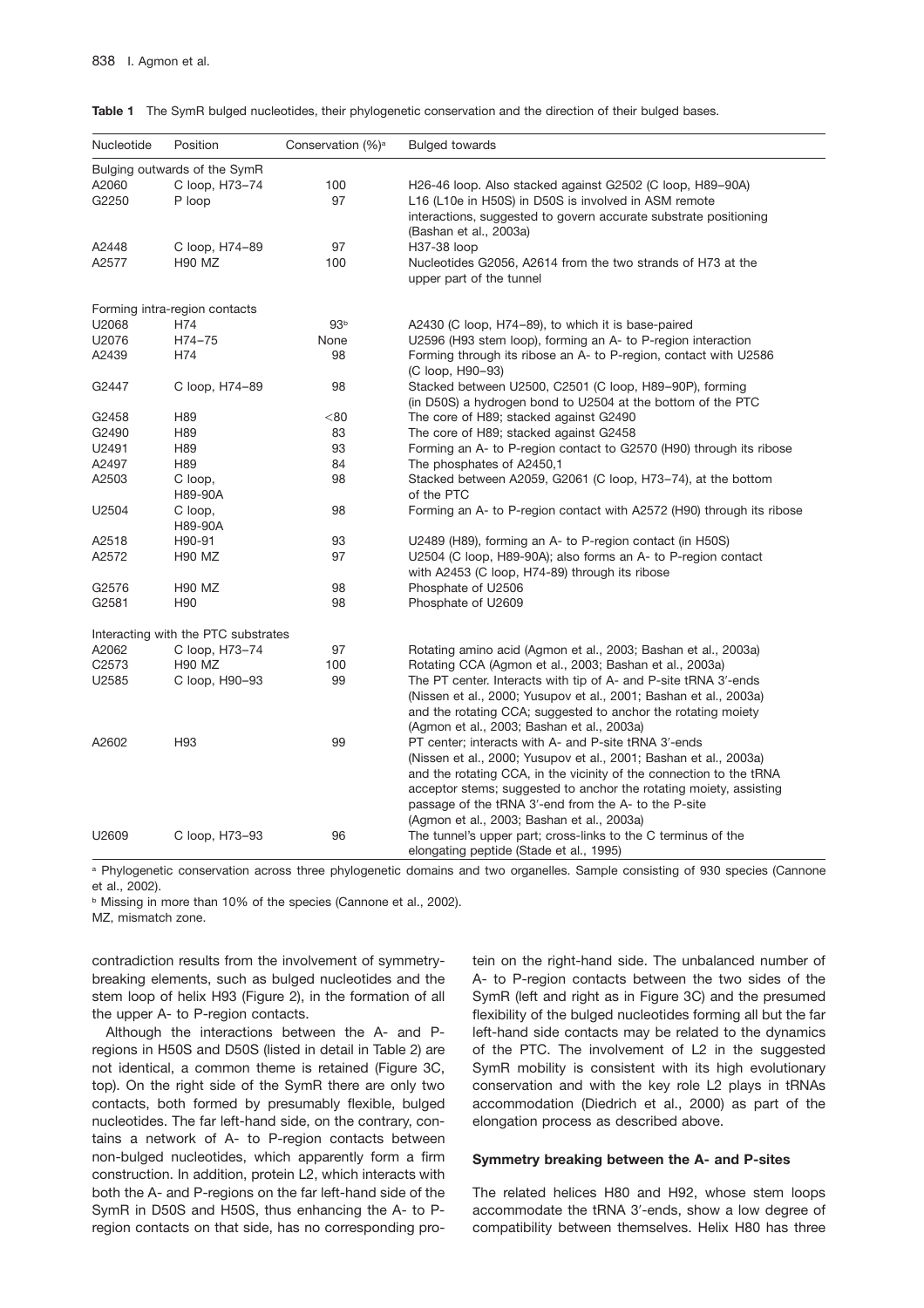Table 2 A- to P-region contacts.

| SymR-left                                                                                                                                           |                         | SymR-right                 |                       |  |
|-----------------------------------------------------------------------------------------------------------------------------------------------------|-------------------------|----------------------------|-----------------------|--|
| Interacting bases                                                                                                                                   | Interaction<br>symbol   | Interacting bases          | Interaction<br>symbol |  |
| <b>D50S</b>                                                                                                                                         |                         |                            |                       |  |
| A2439 (H74)-U2586 (H90-93)                                                                                                                          | $\mathcal{U}$           | A2572 (H90)-A2453 (H74-89) | Ir                    |  |
| U2075 (H74-75)-U2596 (H93 stem loop)<br>U2074 (H74)-G2597 (H93 stem loop)<br>C2073 (H74)-A2598 (H93 stem loop)<br>G2436 (H74)-A2598 (H93 stem loop) | $\mathsf{I} \mathsf{I}$ | G2570 (H90)-U2491 (H89)    | llr                   |  |
| <b>H50S</b>                                                                                                                                         |                         |                            |                       |  |
| A2439 (H74)-U2586 (H93)                                                                                                                             | $\mathcal{U}$           | A2518 (H90-91)-U2489 (H89) | Ir                    |  |
| U2074 (H74)-G2597 (H93 stem loop)<br>C2073 (H74)-A2598 (H93 stem loop)<br>G2437 (H74)-G2599 (H93)<br>A2439 (H74)-A2600 (H93)                        | $\mathsf{II}$           | G2569 (H90)-U2491 (H89)    | llr                   |  |

The structural elements of the nucleotides are given in parentheses. Bulged nucleotides are indicated by italic font. Left and right sides are assigned according to Figure 3C.

base pairs compared to five base pairs in the related helix H92, and its P-loop consists of seven nucleotides instead of five nucleotides in the A-loop (Figure 1D). Whereas Aloop nucleotides do not form any contacts with the ribosome outside the SymR, the P-loop nucleotide G2255 makes an out-of-SymR base pair with C2275 of helix H81 and the bulged P-loop nucleotide G2250 interacts with protein L16. The difference in the bonding scheme between the two loops and the firm contact between the A- and P-regions in the vicinity of the P-site (Figure 3C) seem to be correlated to the excess mobility of the Asite.

#### **The rotatory motion**

Consistent with the ribosomal symmetry, the tRNA termini were found to be related by a two-fold symmetry (Nissen et al., 2000; Yusupov et al., 2001; Hansen et al., 2002; Schmeing et al., 2002), whereas the stems of the A- and P-site tRNAs are related by a sideways shift (Stark et al., 1997; Agrawal et al., 2000; Yusupov et al., 2001). Indeed, symmetry relation between A76 of two tRNAs was detected independently even in a combined model of the structures of two H50S complexes, one with a compound that was supposed to resemble a reaction intermediate, and the second with a substrate analog of which the acceptor stem and nucleotide connecting it to the CCA end are disordered (Nissen et al., 2000). Furthermore, the ribosomal symmetrical frame was found to govern the overall positioning of the tRNA molecules, even in cases of semi-productive binding, requiring additional rearrangements to participate in peptide bond formation (Hansen et al., 2002). Accordingly, the universal Watson-Crick base pair between C75 of the A-site tRNA terminus (or its substrate analog equivalent) and G2553 (Kim and Green, 1999) was found to be related by the same symmetry to the base pair between C75 and G2251 at the P-site (Nissen et al., 2000; Yusupov et al., 2001; Hansen et al., 2002; Schmeing et al., 2002). This indicates that during translocation the A-site 3'-end moves into the P-site, where it is accommodated with an orientation facing its original one, by a  $180^\circ$  rotatory mechanism (Agmon et al., 2003; Bashan et al., 2003a)

(Figure 4A). Furthermore, in the complex of D50S with ASM (a 35-ribonucleotide oligomer mimicking the aminoacylated-tRNA acceptor stem and its universal 3'-end), as well as in that of T70S with three tRNAs (Yusupov et al., 2001) docked onto D50S, the bond connecting the A-site 3'-end with the tRNA-acceptor stem was found to approximately coincide with the  $180^\circ$  rotation axis, suggesting that the tRNA terminus can go through this motion independently of the stem.

The A- to P-site rotation of the A-tRNA terminus has to be performed within the PTC, since during the motion the aa-3'-end is bonded to its acceptor stem from above and linked to the nascent chain from below (Figure 4A). In view of the size of the tRNA aa-3'-end, the only free space within the PTC that allows proper passage from the A- to the P-site dictates motion along the PTC rear wall (Figure 1C). The role of the PTC rear wall as a template for the translocating terminus is demonstrated by the spatial match between its nucleotides and the contour of the tRNA aa-3'-end, formed by the rotatory motion (Figure 4B,C) as well as by the extreme conservation of rear-wall nucleotides discussed below, including the fully conserved G2061 and C2573, which so far were not implicated in any other role.

The motion of the aa-3'-end from the A- to the P-site (Figure 4B,C) was simulated using the coordinates of ASM in its complex with D50S. As a result, C75 of the derived P-site tRNA terminus was found to form a base pair with G2251, which is symmetrical to the universal A-site C75-G2553 base pair (Bashan et al., 2003a). It appears, therefore, that passage of the A-site tRNA to the P-site involves two independent, albeit correlated, motions: a rotatory movement of approximately  $180^\circ$  of the tRNA termini from the A- to the P-site within the PTC, and a sideways shift of the A-tRNA helical regions into P, which is performed as a part of the overall mRNA/tRNA translocation. The rotatory and translatory components of the symmetry element that transforms the A-site terminus into the P-site were found to be composed of a 179 $\degree$  rotation and a 2- $\AA$  shift in the direction of the tunnel, implying an overall spiral motion (Figure 4B,C).

The PTC is an arched void confined by its rear wall and by two nucleotides that bulge from the front wall into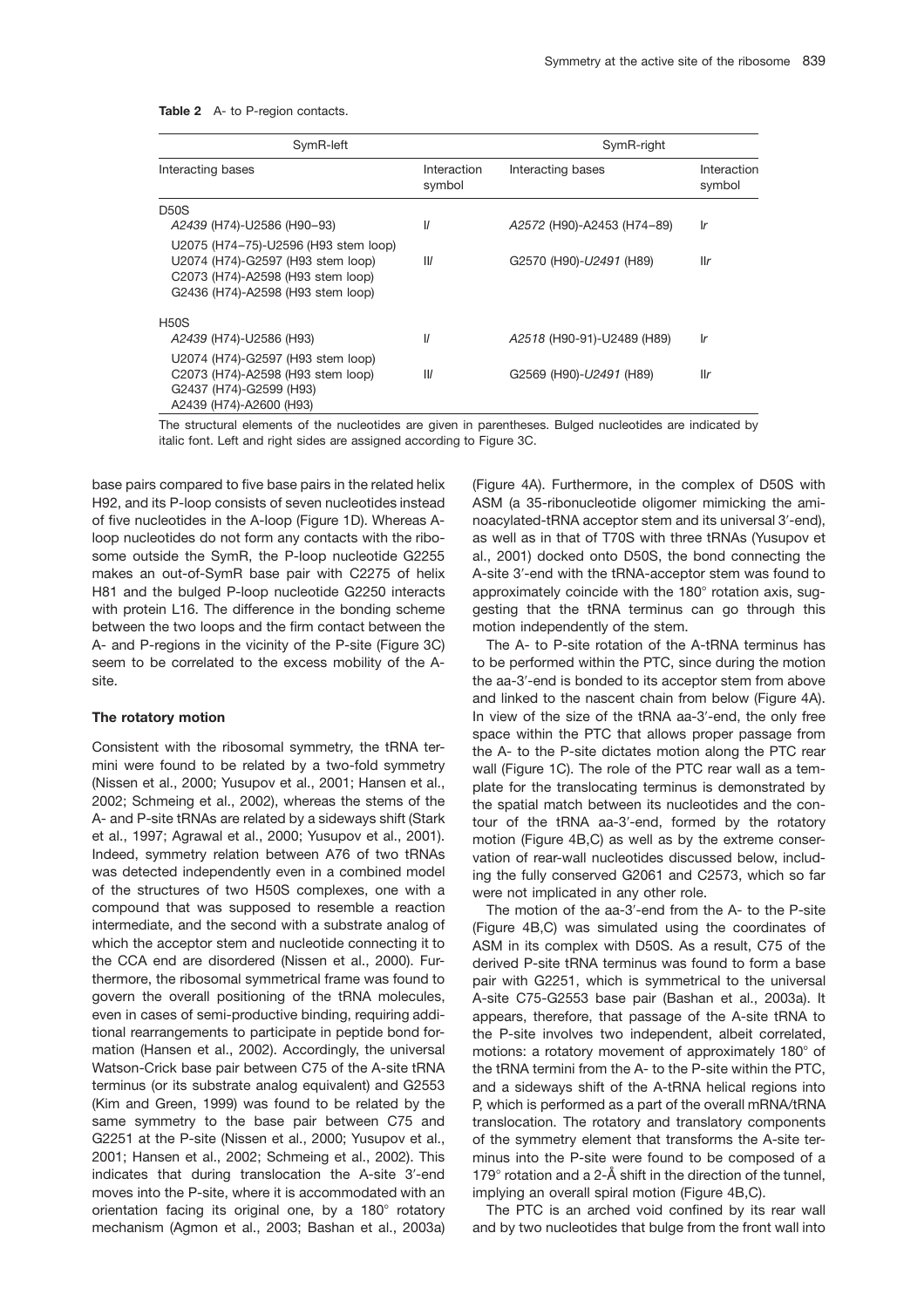



(A) Schematic sketch portraying the basic principles of the rotatory mechanism. The tRNA 3'-ends are represented by banana-shaped objects, divided by dotted lines into the four nucleotides composing them. The rear wall is drawn as ribs. The front wall-anchoring nucleotides, A2602 and U2585, are not shown for clarity, but the location of their interactions with the tRNA 3'-ends are marked by colored circles. (B) Snapshots of intermediate stages in the motion of the CCA from the A- to the P-site, viewed down the axis of rotation. The color code for the symmetry-related region is as in Figure 1A. The two front-wall bulged nucleotides are shown in pink and magenta. Simulation of the spiral motion was performed by rotating the aa-3'-end of ASM in its complex with D50S as a rigid body by 179° and translating it by 2 Å in the direction of the tunnel using the LSQKAB program (Bailey, 1994). The axis around which the rotatory motion takes place approximately coincides with the bond connecting the A-site tRNA 3'-end with its acceptor stem and deviates from the SymR symmetry axis by  $7^\circ$ . (C) A stereo view of snapshots of intermediate stages in the motion of the aa-3'end from the A- to the P-site, as shown in panel (B), but viewed perpendicular to the axis of rotation, showing the front and rear wall interactions with the RM. (D) Stereochemistry of the proposed nucleophilic attack of the ASM amino group (Bashan et al., 2003a) on the derived carbonyl carbon at the P-site. The intermediate-state conformation is overlapped on the reactants for peptide bond formation. Note that the O3' of the ASM nucleotide representing A76 is replaced by a nitrogen.

the PTC center. Its dimensions suffice for accommodation of the tRNA 3'-end carrying the amino acid throughout the spiral motion (Figure 1C and 3B). Simulation of this motion from the A- to the P-site (Figure 3B,C) showed that the terminus could undergo a clash-free trajectory within the PTC. While the rotating moiety (RM) progresses within this curved corridor, the tRNA nucleotide in position 73 rotates around itself, since the rotation axis passes through its ribose. It therefore stays at the center of the PTC throughout the entire motion and interacts predominantly with A2602, positioned below it.

C74–A76, carrying the amino acid, slide along the rear wall and interact with it until the spiral path is accomplished. In the initial stage of the rotatory motion  $(0^{\circ}$  rotation), the aa-CCA of the A-site substrate interacts with nucleotides U2506, C2507, U2555, C2573 and G2583, and its C75 is base-paired to G2553. As the rotation proceeds  $(30^{\circ})$ , the base of C2573, which bulges from the mismatch zone of H90 into the PTC (Figure 1C), lies against the rotating C75 and A76 (Figure 3C). After approximately 60° of rotation, the bases of nucleotides G2061 and C2063 contact the rotating amino-acid side chain, while C74 interacts with nucleotides U2492–2494 of H89. The phosphate of G2494 creates a wedge that penetrates into a groove between the rotating C74 and C75 (Figure 4C), suggesting that G2494 phosphate directs the RM into its exact path. This task requires firm positioning, consistent with H89 stabilization by an adjacent A-minor motif (with H39), as well as by nucleotides U2493–2494, which are the only rear-wall nucleotides that form base pairs. At  $90-135^\circ$  of rotation, the phosphate of A2453 interacts with the rotated C75, whereas A2451 and C2452 point their bases parallel to the rotating amino-acid side chain in a non-specific manner, in accordance with the demand for invariance of the mechanism under different amino-acid residue types. Alongside, the ribose rings of A2451 and C2452 fit into an angle created between the sugar and the base of the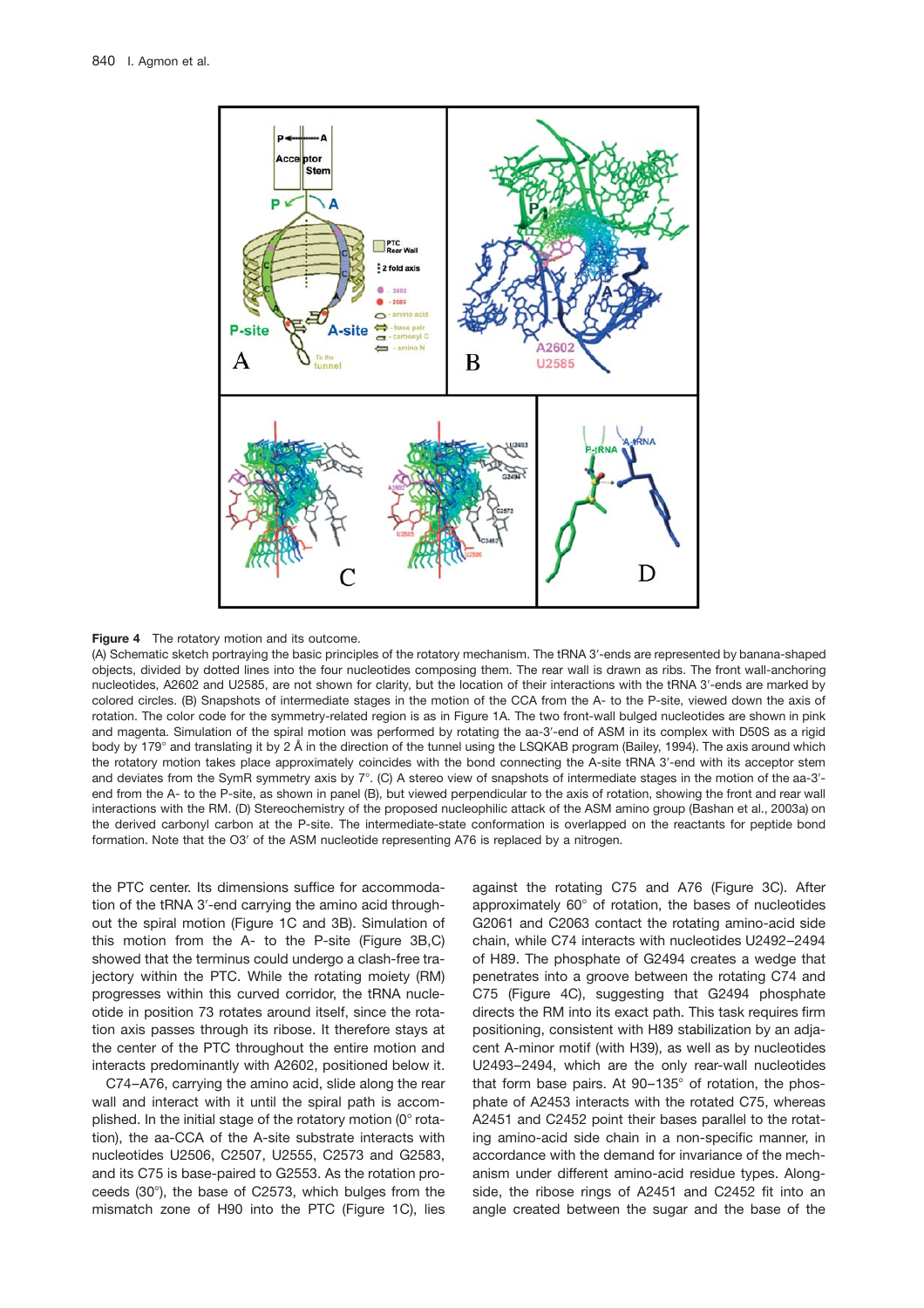rotating A76, probably adding to the guidance provided by the rear wall (Figure 4C). In the last stage  $(150-179^\circ)$ of rotation) P-site contacts similar to those reported previously (Green et al., 1997; Bocchetta et al., 1998; Nissen et al., 2000; Yusupov et al., 2001) are formed. These include the base pair of C75 with G2251, the interactions of C2063, A2451 and U2585 with A76, and of A2062 with the rotated amino acid.

From the front wall, the bases of A2602 and U2585 bulge into the PTC pocket, in the direction of the twofold axis (Figures 1C and 4B,C). In the structure of the ASM-D50S complex, the nucleotide in position 73 in the tRNA is located at the center of the PTC. The base of A2602 is placed beneath it, within contact distance of the ribose of A73 throughout the course of the rotation, suggesting that the two nucleotides may move in a correlated manner. Similarly, U2585, placed under A2602 and closer to the tunnel entrance, is located within contact distance of the carbonyl O of the bound amino acid throughout the A- to P-site motion. A2602 exhibits a large variety of conformations in different complexes of the large subunit (Agmon et al., 2003; Bashan et al., 2003a) and U2585 reverses the direction of its base by 180 $^{\circ}$  in a complex of D50S with Synercid® – a synergetic antibiotic agent, of which one part binds to the PTC and the other blocks the protein exit tunnel (Agmon et al., 2004; Harms et al., 2004). The continuous interaction with the RM during translocation, combined with the high conservation and unusual inherent flexibility, suggest a pivotal role for U2585 and A2602. This assignment is consistent with the critical role that A2602 plays in selected steps of protein biosynthesis, such as release of the nascent chain (Polacek et al., 2003). A pivotal role has also been suggested for the absolutely conserved U2506, based on cross-links found between the 23S and the tRNA 3'-end in various translocation states (Wower et al., 2000). Although in D50S the base of this nucleotide is facing the amino and carbonyl groups of the RM during the entire A- to P-site trajectory (Figure 4C), its distant location does not allow its direct participation in peptide bond formation, consistent with recent mutagenesis results (Youngman et al., 2004).

The biochemical findings (Moazed and Noller, 1989) that A2602 can either be protected in the initial stage of the translocation or exhibits enhanced reactivity when the tRNA reaches the P-site on both subunits can be explained by the role and position of A2602. Thus, although only shown biochemically for full-size tRNAs, the mere fact that the base of A2602 is shielded under A73 explains its protection during the preliminary stages of the rotatory motion, while the inevitable detachment of A2602 from the P-site 3'-end, required to accommodate the next incoming amino acid, is in accord with its enhanced reactivity found when the tRNA reaches the Psite on both subunits.

During the A- to P-site translocation, the conformation of the terminus seems to be maintained, and its motion is guided and confined by the rear wall from behind and by the two anchoring nucleotides from the front. This encircling support should ensure proper configuration of the RM at the P-site. The spiral nature of the rotatory motion results in a height difference between the reactants (Figure 4A,C), which appears to be connected with advancement of the nascent peptide towards the tunnel. An additional benefit from the  $180^\circ$  rotation performed at each step of the elongation is the guarantee that subsequent side chains in the nascent peptide point in opposite directions, thus indicating an extended conformation of the chain on its way to the tunnel entrance, but not excluding a later rearrangement.

The main outcome of the spiral rotation of the tRNA terminus is the generation of a configuration of the reactants that is suitable for peptide bond formation (Figure 4D) (Agmon et al., 2003; Bashan et al., 2003a). The proper stereochemistry for peptide bond formation requires that the carbonyl carbon of the last residue in the peptidyl chain bound to the P-site tRNA is positioned somewhat closer to the tunnel entrance than its mate in the A-site, so that it faces the amino N of the A-site tRNA (Figure 4A). This arrangement also dictates the polarity of peptide bond formation on the ribosome, since only the amino N at the A-site can carry out a nucleophilic attack on the carbonyl C at the P-site. Attack of the P-site substrate on the tRNA at the A-site is impossible (Figure 4A,D). The resulting arrangement of the reactants is close to the configuration of the intermediate state in a nucleophilic acyl substitution reaction (Figure 4D). In this reaction, the amino-acid primary amine, acting as the nucleophile, selectively attacks one face of the carbonyl carbon, termed the 'Re face'. Furthermore, the rotatory motion places both reactants for peptide bond formation, namely the A-site nucleophilic amine and the P-site carbonyl-carbon, at a distance reachable by the O2' of the P-site tRNA A76, consistent with the participation of the P-site tRNA in the catalysis (Dorner et al., 2002; Weinger et al., 2004), as well as with recent mutagenesis and kinetic findings (Sievers et al., 2004; Youngman et al., 2004). As a consequence of the correct positioning of the reactants, peptide bond formation can take place efficiently, implying that the ribosome not only provides the positional component of the catalysis of peptide bond formation, but also places the reactants so they can perform substrate-mediated chemical catalysis (Weinger et al., 2004).

In short, identifying the linkage between the universal ribosomal symmetry and the substrate binding mode revealed a unified ribosomal machinery for peptide bond formation involving translocation within the PTC and advancement of the nascent peptide chain into its exit tunnel (Agmon et al., 2003; Bashan et al., 2003a). This machinery is consistent with results of biochemical and kinetic studies (Nierhaus et al., 1980; Gregory and Dahlberg, 2004; Sievers et al., 2004; Youngman et al., 2004) proposing that positioning of the reactive groups is the critical factor for catalysis of intact tRNA substrates, but does not exclude assistance from ribosomal or substrate moieties. Hence, it appears that the ribosome offers the frame for correct substrate positioning, as well as the structural means for catalytic contribution of the P-site tRNA 2'-hydroxyl group, as suggested previously (Dorner et al., 2002) and verified recently (Weinger et al., 2004). Thus, the ribosome acts as a polymerase that, in addition to catalysis of peptide bond formation, ensures proper and efficient elongation of nascent protein chains.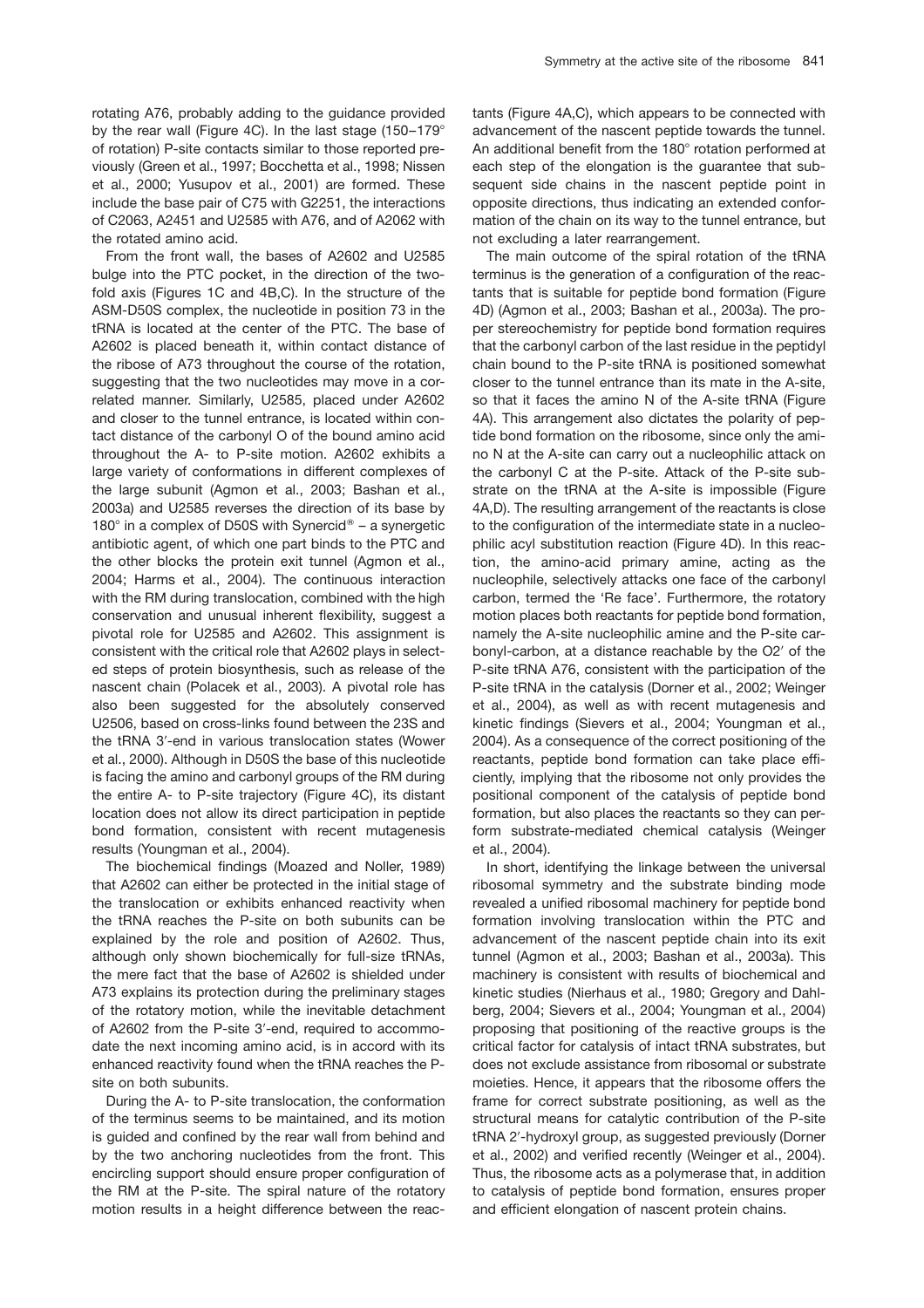## **Sequence conservation and evolution**

The importance of the SymR can be inferred from the high conservation of its sequence and secondary and tertiary structures. The similarity between the 3D arrangement of the SymR in the crystal structures of T70S, D50S and H50S (Figure 1A) is in accordance with the vital common function of this region. The high conservation of the secondary structure of the SymR throughout all kingdoms of life is indicated in the phylogenetic conservation map of a sample of 930 different species from three phylogenetic domains and two organelles (Cannone et al., 2002). This map lists the positions appearing frequently in 23S RNA, namely the nucleotides found in more than 95% of the sequences examined. Out of the 2726 nucleotides in the *E. coli* 23S RNA, excluding the SymR, only 36% are 'frequent', whereas 175 out of 178 (98%) nucleotides of the SymR are categorized as such.

Only three positions in the SymR, all in the vicinity of the H74-H75-H80 junction and more than 30  $\AA$  away from the region center, vary among different species. These include: U2068, which bulges out of helix H74 in *E. coli*, but is missing in some species; a nucleotide residing between the first second base pairs of helix H80 (A2291 in H50S) that has no equivalent in *E. coli*; and U2431 and A2432 in the rRNA segment between helices H88 and H74, which are missing in certain species, including H50S. Moreover, only 9% of the 'frequent' nucleotides in 23S RNA (SymR excluded) are over 98% phylogenetically conserved, compared to 35% of the 'frequent' nucleotides in the SymR (Figure 2). Importantly, 75% of the 27 nucleotides lying within 10 Å from the twofold symmetry axis are highly conserved; of these, seven nucleotides are absolutely conserved. These statistics indicate the extreme conservation shown by the SymR, hence pointing at its fundamental role in protein biosynthesis.

The conservation of specific elements in the PTC can be correlated with the universality of the tRNA 3'-end. While passing from the A-site to the P-site by the rotatory motion of the aminoacylated tRNA 3'-end, the tRNA nucleotide in position 73 stays at the center of the PTC throughout the entire motion and interacts predominantly, through its ribose, with A2602, positioned below it. The involvement of the ribose of the tRNA nucleotide in position 73 in the interaction with the PTC is consistent with the lack of conservation of this nucleotide, in contrast to the universal conservation of nucleotides C74-A76 of the tRNA 3'-end (CCA). Absolute conservation of the tRNA A76 seems to originate from tRNA synthetase requirements (Fujiwara et al., 1996), whereas the two cytosines in tRNA 3'-termini are consistent with the universally conserved guanines of the P-loop. These two conserved guanines create two base pairs with the Psite tRNA (G2251 and G2252 with tRNA C75 and C74, respectively) that can direct the conformation of the initial tRNA, thus initiating the rotatory process (Agmon et al., 2004; Baram and Yonath, 2005). One of these base pairs has a symmetrical mate at the A-site (G2553 with tRNA C75), which appears to assist the overall positioning of the tRNA at this site (Yonath, 2003b). Importantly, all three guanines of D50S PTC can form base pairs with

the tRNA substrates. In addition to the universal A-site base pair, C75 of the derived P-site terminus is readily base-paired to its counterpart, and P-site C74 requires a minor rearrangement for its participation in base-pairing.

Similarly, the central role of the PTC rear wall is also demonstrated by the extreme conservation of its nucleotides. While the majority of the nucleotides within 10 Å of the symmetry axis passing through the center of the PTC are highly conserved, only seven of them are 100% conserved, of which four are located in the rear wall of the PTC. These are G2061, A2451, C2452 and C2573, which interact with the rotating tRNA aa-3'-end through their bases. In contrast, A2453 and U2493-4, the rearwall nucleotides whose ribose or phosphate interacts with the rotating tRNA aa-3'-end, are significantly less conserved, in accordance with the involvement of their backbone in the interactions with the RM.

The PTC two-fold symmetry evokes the suggestion that the catalytic site of the ribosome evolved by gene fusion of two separate domains of similar three-dimensional structures. The relatively low level of sequence identity within this symmetrical region may demonstrate that the rigorous requirements for placement of the two reactants in stereochemistry supporting peptide bond formation dictate the preservation of the three-dimensional structure of ribosomal features facilitating substrate placement, regardless of the sequence. This is similar to the conservation of the three-dimensional structure of L16, the only ribosomal protein involved in tRNA positioning (Agmon et al., 2003; Bashan et al., 2003a), despite the low level of sequence homology that has been retained through evolution (Harms et al., 2001), similar to the phenomenon observed first for the globin family (Aronson et al., 1994).

# **Conclusions**

The analysis presented here indicates that the prerequisite for the elaborated process of peptidyl transferase is the positioning of the substrates of this reaction, the Aand P-site tRNA aa-3'-ends, in a stereochemistry favorable for peptide bond formation. The requirement to host the reactants facing each other dictates a ribosomal frame that possesses two-fold symmetry for orienting the reactants, which, together with the specific characteristics of the PTC rear wall, imposes the rotatory mechanism. Specific deviations from the two-fold symmetry are essential for ensuring efficient and smooth processing of peptide bond formation, as well as for the function of the ribosome as an amino acid polymerase. Bulged nucleotides within the SymR, which deviate from the symmetry, seem to stabilize its overall structure and to anchor and provide the exact pattern for the A- to P-site passage, performed by means of a rotatory mechanism. This mechanism is the main element of the unified machinery for peptide bond formation, translocation within the PTC and the advance of nascent chains into the exit tunnel. These three functional steps are controlled by the specifically designed PTC architecture that positions the substrate at appropriate stereochemistry for amino acid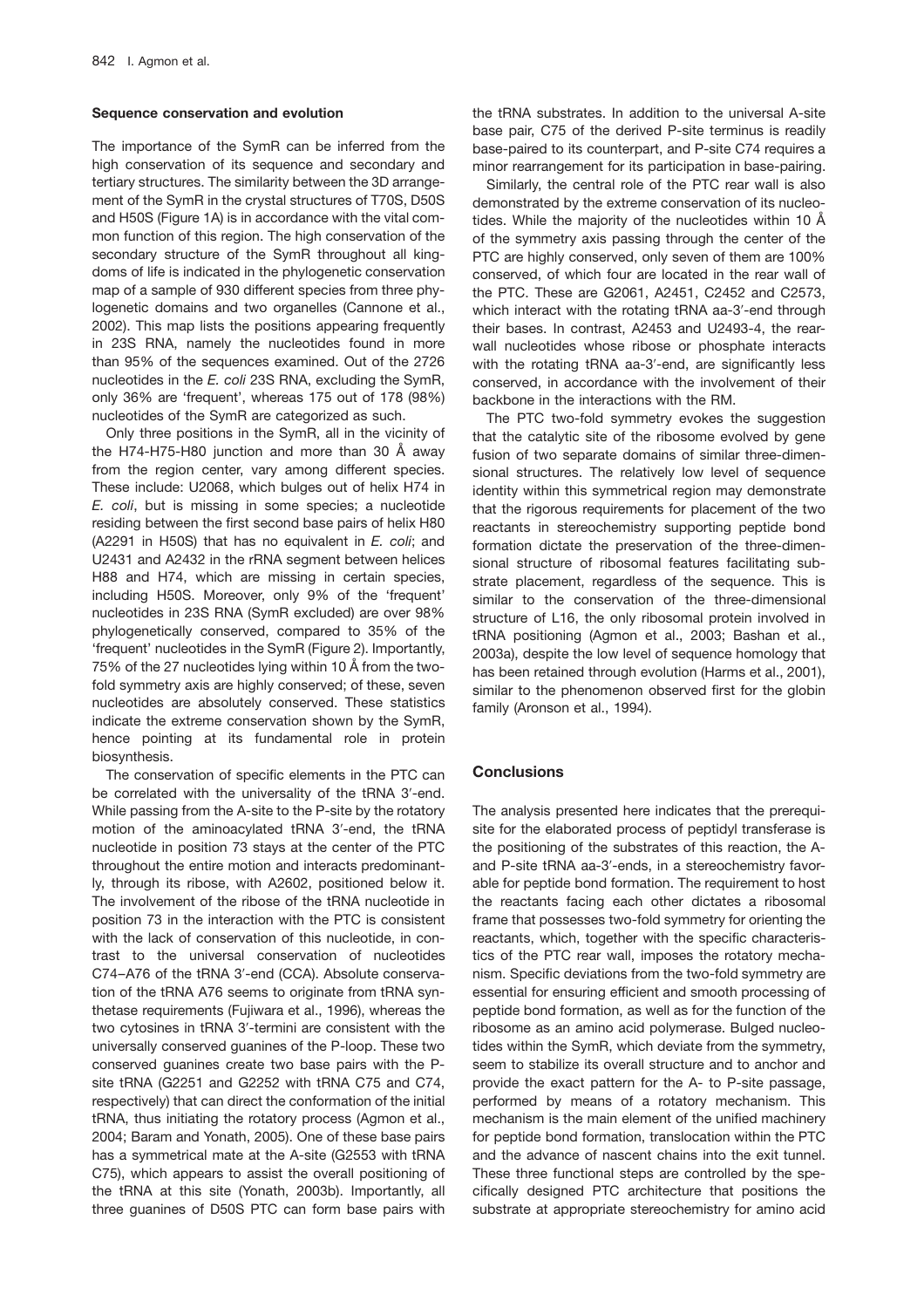polymerization and enables substrate-mediated chemical catalysis.

## **Acknowledgments**

Thanks are due to Chaim Gilon, Silvio Biali, Miriam Karni, Noam Adir, Remo Rohs, Dan Tawfik and Anthony J. Kirby for valuable discussions, as well as all members of the ribosome group at the Weizmann Institute, especially Maggie Kessler, for constant assistance. X-Ray diffraction data were collected at ID19/SBC/ APS/ANL and ID14/ESRF-EMBL. The US National Institutes of Health (GM34360), the Human Frontier Science Program Organization (HFSP RGP0076/2003), and the Kimmelman Center for Macromolecular Assemblies provided support. A.Y. holds the Martin and Helen Kimmel Professorial Chair.

#### **References**

- Agmon, I., Auerbach, T., Baram, D., Bartels, H., Bashan, A., Berisio, R., Fucini, P., Hansen, H.A., Harms, J., Kessler, M., et al. (2003). On peptide bond formation, translocation, nascent protein progression and the regulatory properties of ribosomes. Eur. J. Biochem. *270*, 2543–3556.
- Agmon, I., Amit, M., Auerbach, T., Bashan, A., Baram, D., Bartels, H., Berisio, R., Greenberg, I., Harms, J., Hansen, H.A.S., et al. (2004). Ribosomal crystallography: a flexible nucleotide anchoring tRNA translocation facilitates peptide bond formation, chirality discrimination and antibiotics synergism. FEBS Lett. *567*, 20–26.
- Agrawal, R.K., Spahn, C.M., Penczek, P., Grassucci, R.A., Nierhaus, K.H., and Frank, J. (2000). Visualization of tRNA movements on the *Escherichia coli* 70S ribosome during the elongation cycle. J. Cell Biol. *150*, 447–460.
- Aronson, H.E., Royer, W.E. Jr., and Hendrickson, W.A. (1994). Quantification of tertiary structural conservation despite primary sequence drift in the globin fold. Protein Sci. *3*, 1706–1711.
- Bailey, S. (1994). The CCP4 suite programs for protein crystallography. Acta Crystallogr. D Biol. Crystallogr. *50*, 760–763.
- Ban, N., Nissen, P., Hansen, J., Moore, P.B., and Steitz, T.A. (2000). The complete atomic structure of the large ribosomal subunit at 2.4 Å resolution. Science 289, 905–920.
- Baram, D. and Yonath, A. (2005). From peptide-bond formation to cotranslational folding: dynamic, regulatory and evolutionary aspects. FEBS Lett. *579*, 948–954.
- Bashan, A., Agmon, I., Zarivach, R., Schluenzen, F., Harms, J., Berisio, R., Bartels, H., Franceschi, F., Auerbach, T., Hansen, H.A.S., et al. (2003a). Structural basis of the ribosomal machinery for peptide bond formation, translocation, and nascent chain progression. Mol. Cell *11*, 91–102.
- Bashan, A., Zarivach, R., Schluenzen, F., Agmon, I., Harms, J., Auerbach, T., Baram, D., Berisio, R., Bartels, H., Hansen, H.A., et al. (2003b). Ribosomal crystallography: peptide bond formation and its inhibition. Biopolymers *70*, 19–41.
- Bocchetta, M., Xiong, L., and Mankin, A.S. (1998). 23S rRNA positions essential for tRNA binding in ribosomal functional sites. Proc. Natl. Acad. Sci. USA *95*, 3525–3530.
- Cannone, J.J., Subramanian, S., Schnare, M.N., Collett, J.R., D'Souza, L.M., Du, Y., Feng, B., Lin, N., Madabusi, L.V., Müller, K.M., et al. (2002). The Comparative RNA Web (CRW) Site: an online database of comparative sequence and structure information for ribosomal, intron, and other RNAs. BMC Bioinformatics *3*, 1–31.
- Cooperman, B.S., Wooten, T., Romero, D.P., and Traut, R.R. (1995). Histidine 229 in protein L2 is apparently essential for

50S peptidyl transferase activity. Biochem. Cell Biol. *73*, 1087–1094.

- Diedrich, G., Spahn, C.M., Stelzl, U., Schafer, M.A., Wooten, T., Bochkariov, D.E., Cooperman, B.S., Traut, R.R., and Nierhaus, K.H. (2000). Ribosomal protein L2 is involved in the association of the ribosomal subunits, tRNA binding to A and P sites and peptidyl transfer. EMBO J. *19*, 5241–5250.
- Dorner, S., Polacek, N., Schulmeister, U., Panuschka, C., and Barta, A. (2002). Molecular aspects of the ribosomal peptidyl transferase. Biochem. Soc. Trans. *30*, 1131–1136.
- Fujiwara, S., Lee, S.G., Haruki, M., Kanaya, S., Takagi, M., and Imanaka, T. (1996). Unusual enzyme characteristics of aspartyl-tRNA synthetase from hyperthermophilic archaeon *Pyrococcus* sp. KOD1. FEBS Lett. *394*, 66–70.
- Green, R., Samaha, R.R., and Noller, H.F. (1997). Mutations at nucleotides G2251 and U2585 of 23 S rRNA perturb the peptidyl transferase center of the ribosome. J. Mol. Biol. *266*, 40–50.
- Gregory, S.T. and Dahlberg, A.E. (2004). Peptide bond formation is all about proximity. Nat. Struct. Mol. Biol. *11*, 586–587.
- Hansen, J.L., Schmeing, T.M., Moore, P.B., and Steitz, T.A. (2002). Structural insights into peptide bond formation. Proc. Natl. Acad. Sci. USA *99*, 11670–11675.
- Harms, J., Schluenzen, F., Zarivach, R., Bashan, A., Gat, S., Agmon, I., Bartels, H., Franceschi, F., and Yonath, A. (2001). High resolution structure of the large ribosomal subunit from a mesophilic eubacterium. Cell *107*, 679–688.
- Harms, J., Schluenzen, F., Fucini, P. Bartels, H., and Yonath, A. (2004). Alterations at the peptidyl transferase center of the ribosome induced by the synergistic action of the streptogramins dalfopristin and quinupristin. BMC Biol. *2*, 1–10
- Hausner, T.P., Atmadja, J., and Nierhaus, K.H. (1987). Evidence that the G2661 region of 23S rRNA is located at the ribosomal binding sites of both elongation factors. Biochimie *69*, 911–923.
- Kim, D.F. and Green, R. (1999). Base-pairing between 23S rRNA and tRNA in the ribosomal A site. Mol. Cell *4*, 859–864.
- Klein, D.J., Moore, P.B., and Steitz, T.A. (2004). The roles of ribosomal proteins in the structure assembly, and evolution of the large ribosomal subunit. J. Mol. Biol. *340*, 141–177.
- Moazed, D. and Noller, H.F. (1989). Intermediate states in the movement of transfer RNA in the ribosome. Nature *342*, 142–148.
- Moazed, D., Robertson, J.M., and Noller, H.F. (1988). Interaction of elongation factors EF-G and EF-Tu with a conserved loop in 23S RNA. Nature *334*, 362–364.
- Mohr, D., Wintermeyer, W., and Rodnina, M.V. (2002). GTPase activation of elongation factors Tu and G on the ribosome. Biochemistry *41*, 12520–12528.
- Nierhaus, K.H., Schulze, H., and Cooperman, B.S. (1980). Molecular mechanisms of the ribosomal peptidyl transferase center. Biochem. Int. *1*, 185–192.
- Nissen, P., Hansen, J., Ban, N., Moore, P.B., and Steitz, T.A. (2000). The structural basis of ribosome activity in peptide bond synthesis. Science *289*, 920–930.
- Nitta, I., Kamada, Y., Noda, H., Ueda, T., and Watanabe, K. (1998). Reconstitution of peptide bond formation with *Escherichia coli* 23S ribosomal RNA domains. Science *281*, 666–669.
- Noller, H.F., Hoffarth, V., and Zimniak, L. (1992). Unusual resistance of peptidyl transferase to protein extraction procedures. Science *256*, 1416–1419.
- Polacek, N., Gomez, M.J., Ito, K., Xiong, L., Nakamura, Y., and Mankin, A. (2003). The critical role of the universally conserved A2602 of 23S ribosomal RNA in the release of the nascent peptide during translation termination. Mol. Cell *11*, 103–112.
- Schluenzen, F., Tocilj, A., Zarivach, R., Harms, J., Gluehmann, M., Janell, D., Bashan, A., Bartels, H., Agmon, I., Franceschi, F., and Yonath, A. (2000). Structure of functionally activated